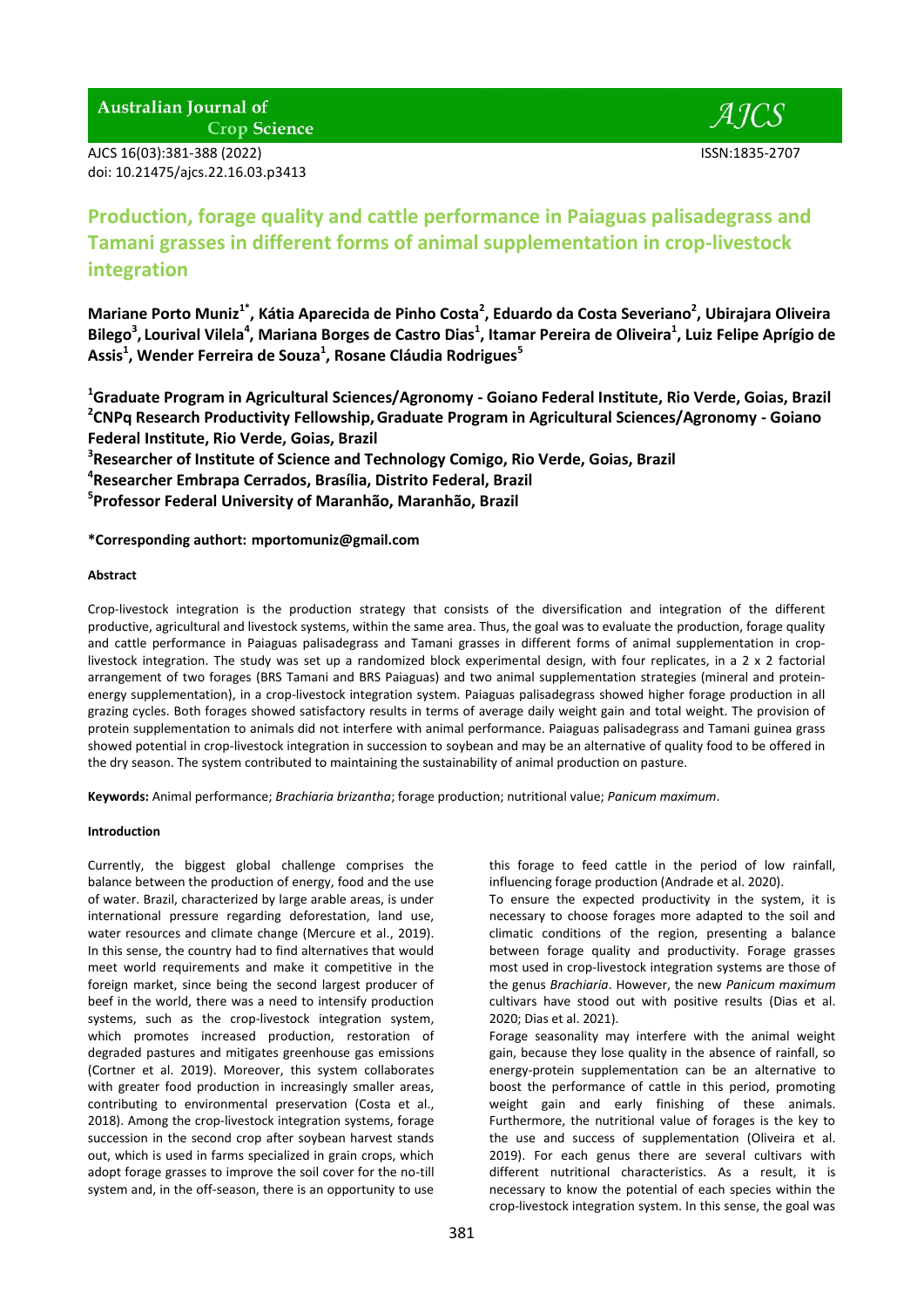to evaluate the production, forage quality and cattle performance in Paiaguas palisadegrass and Tamani grasses in different forms of animal supplementation in croplivestock integration.

## **Results**

## *Production and forage quality*

When evaluating canopy height and forage production in all grazing cycles, Paiaguas palisadegrass showed higher values (p <0.05) compared to tamani grass (Table 1), with an increase of 35, 28 and 30% dry matter production, for the first, second and third grazing cycles, respectively. However, when comparing height and production between forms of supplementation in all grazing cycles, the results were similar (p> 0.05) between forage crops.

As for the leaf: stem ratio, Tamani guinea grass showed a higher value than Paiaguas palisadegrass in both supplementation strategies, in the first and second cycles. In the third grazing cycle, the values were similar. When comparing the leaf: stem ratio of forage crops, there was no difference between forms of supplementation in all grazing cycles.

As for forage quality, in all grazing cycles, CP contents were similar (p> 0.05) between Tamani guinea grass and Paiaguas palisadegrass and between forms of supplementation (Table 2). For the NDF and ADF of the first grazing cycle, Paiaguas palisadegrass showed a lower value (p <0.05) in both forms of supplementation (Table 2). In relation to the second and third grazing cycle, ADF and NDF contents were similar (p> 0.05) between forage crops and forms of supplementation.

Lignin and IVDMD showed no difference (p> 0.05) between forages and forms of supplementation, in all cycles (Table 2). However, there was an increase in lignin with advancing grazing cycles, from 17.59 to 19.53 g  $\text{kg}^{-1}$  DM in the first cycle to 22.76 to 23.64  $g kg^{-1}$  DM in the third cycle. This result reflected lower values of in vitro dry matter digestibility with grazing cycles, from 684.65 to 693.86 g  $kg^{-1}$ DM in the first cycle to 601.11 to 619.88 g  $kg^{-1}$  DM in the third cycle. For the potassium concentrations of forages, in all cycles there was no significant effect (p>0.05) between forages and forms of supplementation (Table 3). As for phosphorus concentration, Tamani guinea grass was 17.69%, 11.90%, 12.96% and 8.18% higher than Paiaguas palisadegrass, in protein-energy and mineral supplementation, in the first and second cycles, respectively. In the third cycle, the concentration was similar ( $p$   $>$  0.05) between forages.

# *Cattle performance*

For animal performance (Table 4), there was no influence (p>0.05) of forages and forms supplementation on the average daily weight gain (DWG) and total average weight gain (TWG) of the animals.

# **Discussion**

The greater canopy height and forage production of Paiaguas palisadegrass in both forms of supplementation and in all grazing cycles, are due to the vigorous and rapid regrowth of this forage, even in periods of low rainfall and temperature as already demonstrated by Epifanio et al. (2019). It is worth mentioning the forage dry matter production in a crop-livestock integration system in the dry season, which is generally quite challenging in a conventional system. The third grazing cycle occurred from

July to August, a critical period of drought for the Cerrado region in Central Brazil, where there is low forage availability due to climatic conditions. Even in this period of water scarcity, Paiaguas palisadegrass showed dry matter production of 2,087  $kg$  ha<sup>-1</sup> in protein-energy supplementation and 2,320  $kg$  ha<sup>-1</sup> in mineral supplementation. Satisfactory forage production in the offseason is due to benefits that the integrated system provides to the system, as the forage uses the nutrients of the soil from annual crop residues, promoting nutrition for the forage, resulting in greater forage availability even in periods of water deficit. Due to this characteristic, Paiaguas palisadegrass is among the most suitable forages for the crop-livestock integration system (Costa et al. 2016; Santos et al. 2016; Guarnieri et al. 2019; Santos et al. 2020).

Higher values of leaf: stem ratio of Tamani guinea grass in the two supplementation strategies, in the first and second grazing cycles, can be explained by the morphological characteristics of the forage, which presents thin and short stem, with a large proportion of leaves (Tesk et al. 2020). Similar results were reported by Machado et al. (2017), who evaluated different forages intercropped with soybean, and observed that Tamani guinea grass stood out for the large number of leaves and thin stems.

The reduction in plant height, dry matter production and leaf: stem ratio with advancing of grazing cycles, was already expected. This behavior is natural for tropical forages, because with the absence of rain, these plants physiologically increase the elongation of the stem at the expense of the production of new leaves.

Similar values regarding the crude protein content of the Tamani guinea grass and Paiaguas palisadegrass can be explained by the quality of both forages and the regrowth capacity in the dry period of the year. Therefore, it is possible to observe the importance of using crop-livestock integration to supply quality forage in the off-season, a time when there is usually low forage quality, due to production seasonality. Another positive aspect is saving supplementation, quality pastures reduce the use of protein supplementation to animals, as we can see in the present study, as there was no significant difference between groups with mineral and protein supplementation.

The results of CP obtained in this study corroborate studies on crop-livestock integration, where Maia et al. (2014), after the corn harvest, found average CP levels from 90 g  $kg^{-1}$  to 134  $g$   $kg^{-1}$ , for the months of September and October, respectively, and Costa et al. (2016) found CP levels varying from 117 to 128 g  $\text{kg}^{-1}$  and from 132 to 144 g  $\text{kg}^{-1}$  for Paiaguas palisadegrass in two sowing times, respectively.

It can be seen in Table 3 that the CP contents in all grazing cycles met the protein requirements (equal to or greater than 70  $g$   $kg^{-1}$  DM), of the animals evaluated, without impairing performance (Van Soest, 1994). The water deficit period corresponds to the time of great nutritional challenge for cattle, as performance can be reduced due to the decrease in forage availability and quality (Oliveira et al. 2019). Nitrogen is the main limitation for the degradation of forage fiber (Oliveira et al. 2020). The lower contents of NDF and ADF in Paiaguas palisadegrass in relation to Tamani guinea grass in the first cycle, demonstrated that the high stocking rate promoted effective control of stem growth of Paiaguas palisadegrass by animal grazing. Anjos et al. (2016) reported that the stem elongation restriction through grazing is the most appropriate management to promote better structure to the canopy and decrease the loss of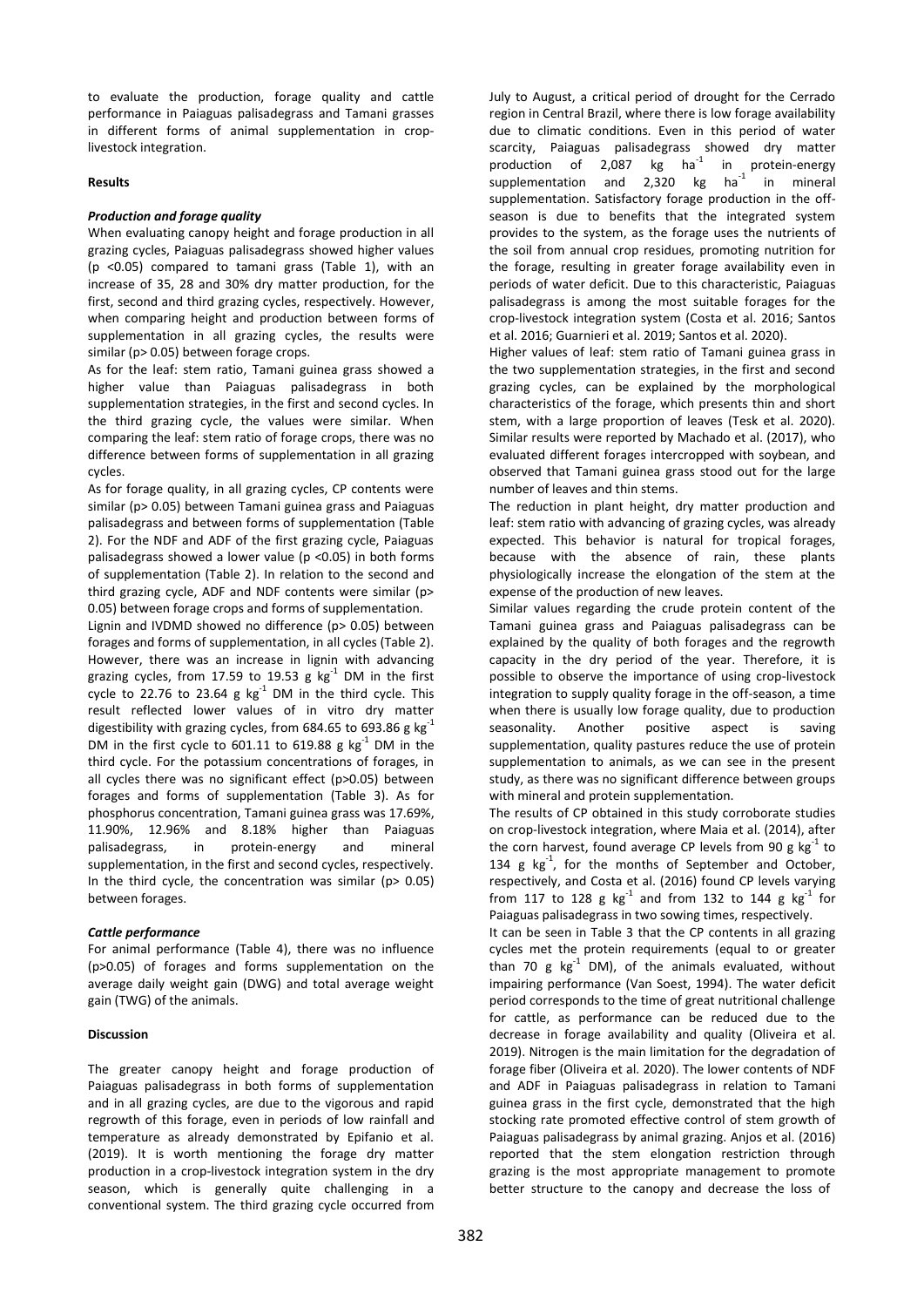|                             | <b>Table 1.</b> Productive characteristics of forages, in uniterent supplementation strategies, according to grazing cycles. |               |                     |         |           |         |  |
|-----------------------------|------------------------------------------------------------------------------------------------------------------------------|---------------|---------------------|---------|-----------|---------|--|
| <b>Productive</b>           | <b>Forages</b>                                                                                                               |               | Supp.               | P.      | P value S | P value |  |
| characteristics             |                                                                                                                              |               |                     | value F |           | F: S    |  |
|                             | Tamani guinea grass                                                                                                          | Paiaguas      |                     |         |           |         |  |
|                             |                                                                                                                              | palisadegrass |                     |         |           |         |  |
|                             |                                                                                                                              |               | First grazing cycle |         |           |         |  |
| Sward height (cm)           | 38.85 Ba                                                                                                                     | 46.08 Aa      | <b>PE</b>           | 0.016   | 0.852     | 0.093   |  |
|                             | 41.94 Ba                                                                                                                     | 45.56 Aa      | M                   |         |           |         |  |
| Dry matter (kg ha $^{-1}$ ) | 2490 Ba                                                                                                                      | 3325 Aa       | PE                  | 0.037   | 0.547     | 0.070   |  |
|                             | 2307 Ba                                                                                                                      | 3150 Aa       | M                   |         |           |         |  |
| Leaf:stem ratio             | 3.75 Aa                                                                                                                      | 2.40 Ba       | PE                  | < 0.001 | 0.525     | 0.192   |  |
|                             | 3.52 Aa                                                                                                                      | 2.29 Ba       | M                   |         |           |         |  |
|                             | Second grazing cycle                                                                                                         |               |                     |         |           |         |  |
| Sward height (cm)           | 29.70 Ba                                                                                                                     | 34.70 Ab      | PE                  | < 0.001 | 0.009     | 0.193   |  |
|                             | 31.72 Ba                                                                                                                     | 39.88 Aa      | M                   |         |           |         |  |
| Dry matter (kg ha $^{-1}$ ) | 2227 Ba                                                                                                                      | 2810 Aa       | PE                  | 0.002   | 0.522     | 0.260   |  |
|                             | 2125 Ba                                                                                                                      | 2767 Aa       | M                   |         |           |         |  |
| Leaf:stem ratio             | 2.80 Aa                                                                                                                      | 2.17 Ba       | PE                  | 0.049   | 0.900     | 0.957   |  |
|                             | 2.85 Aa                                                                                                                      | 2.19 Ba       | M                   |         |           |         |  |
|                             |                                                                                                                              |               | Third grazing cycle |         |           |         |  |
| Sward height (cm)           | 22.30 Bb                                                                                                                     | 32.50 Ab      | <b>PE</b>           | < 0.001 | < 0.001   | 0.281   |  |
|                             | 27.56 Ba                                                                                                                     | 35.80 Aa      | М                   |         |           |         |  |
| Dry matter (kg ha $^{-1}$ ) | 1727 Bb                                                                                                                      | 2287 Aa       | PE                  | < 0.001 | 0.029     | 0.383   |  |
|                             | 1815 Ba                                                                                                                      | 2320 Aa       | M                   |         |           |         |  |
| Leaf:stem ratio             | 1.46 Aa                                                                                                                      | $1.24$ Aa     | PE                  | 0.192   | 0.464     | 0.955   |  |
|                             | 1.35 Aa                                                                                                                      | 1.11 Aa       | M                   |         |           |         |  |

# **Table 1.** Productive characteristics of forages, in different supplementation strategies, according to grazing cycles.

Means followed by different letters, uppercases in the same row (forage) and lowercases in the same column (supplementation), are significantly different by Tukey's test at 5% probability. Suppl.: Supplementation; PE: protein-energy supplementation; M: mineral supplementation; F: Forage; S: supplementation; DM: Dry matter



Rainfall  $\longrightarrow$  Temperature

**Fig 1.** Monthly rainfall and average temperatures recorded from November 2017 to August 2018, Rio Verde - GO, Brazil.

| Table 2. Chemical characteristics of forages, in different supplementation strategies, according to grazing cycles. |  |  |  |
|---------------------------------------------------------------------------------------------------------------------|--|--|--|
|---------------------------------------------------------------------------------------------------------------------|--|--|--|

| <b>Chemical characteristics</b> | <b>Forages</b>   | Supp.         | P value F           | P value S | P value |       |
|---------------------------------|------------------|---------------|---------------------|-----------|---------|-------|
|                                 | Tamani<br>guinea | Paiaguas      |                     |           |         | F: S  |
|                                 | grass            | palisadegrass |                     |           |         |       |
|                                 |                  |               | First grazing cycle |           |         |       |
| $CP (g kg-1 DM)$                | 135.08 Aa        | 142.20 Aa     | <b>PE</b>           | 0.806     | 0.246   | 0.066 |
|                                 | 147.98 Aa        | 138.91 Aa     | M                   |           |         |       |
| NDF $(g kg^{-1} DM)$            | 676.63 Aa        | 649.80 Ba     | <b>PE</b>           | 0.004     | 0.550   | 0.803 |
|                                 | 683.35 Aa        | 652.59 Ba     | м                   |           |         |       |
| ADF $(g kg^{-1} DM)$            | 388.57 Aa        | 365.61 Ba     | PE                  | 0.003     | 0.028   | 0.180 |
|                                 | 382.23 Aa        | 343.27 Ba     | м                   |           |         |       |
| Lignin (g $kg^{-1}$ MS)         | 19.53 Aa         | 18.18 Aa      | PE                  | 0.903     | 0.492   | 0.253 |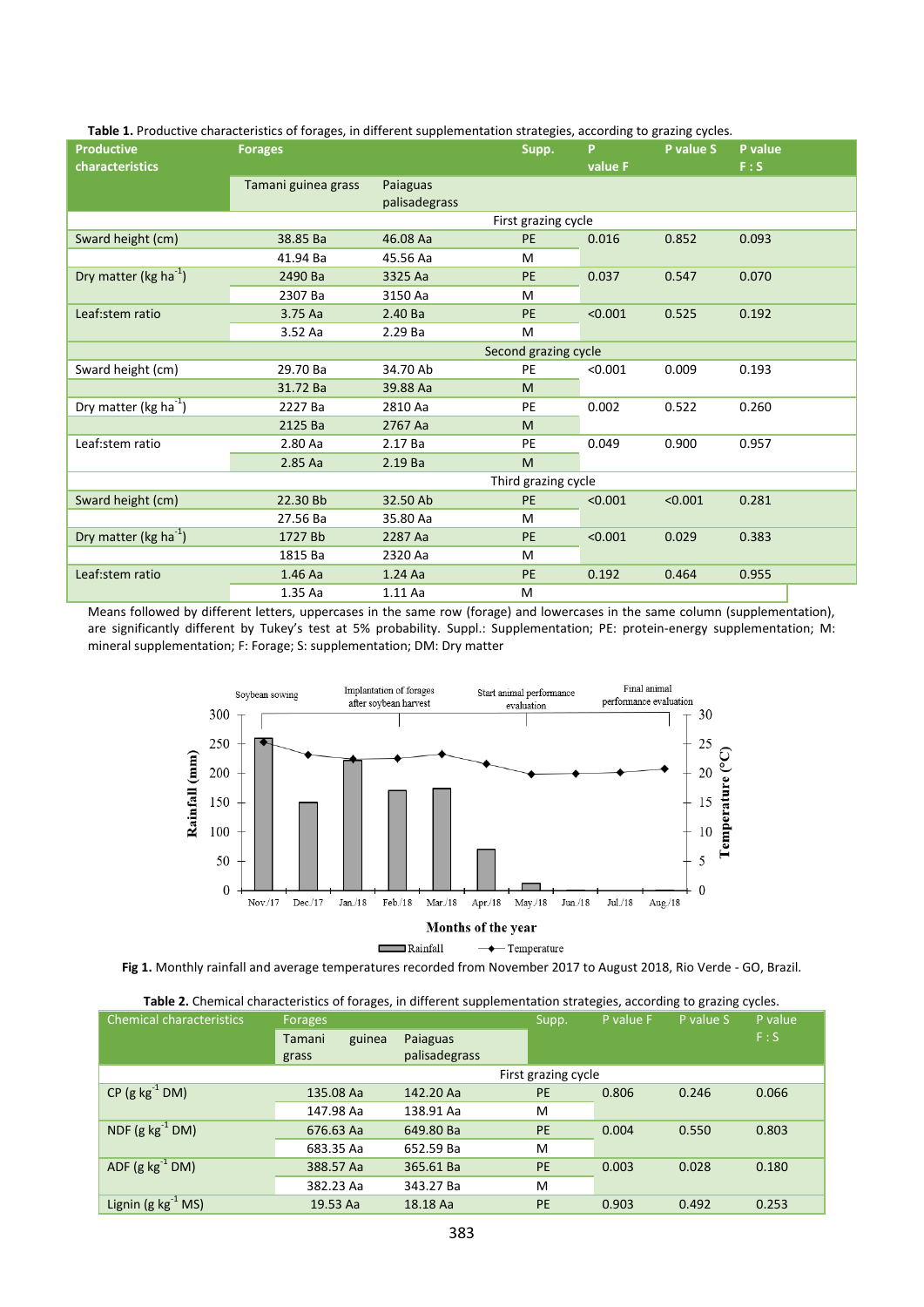|                         | 18.70 Aa             | 17.59 Aa  | M                   |        |       |       |
|-------------------------|----------------------|-----------|---------------------|--------|-------|-------|
| IVDMD (g $kg^{-1}$ DM)  | 686.80 Aa            | 693.86 Aa | <b>PE</b>           | 0.238  | 0.671 | 0.539 |
|                         | 684.65 Aa            | 685.36 Aa | М                   |        |       |       |
|                         | Second grazing cycle |           |                     |        |       |       |
| CP ( $g kg^{-1}$ DM)    | 123.47 Aa            | 118.60 Aa | PE                  | 0.303  | 0.961 | 0.784 |
|                         | 124.87 Aa            | 116.60 Aa | M                   |        |       |       |
| NDF $(g kg^{-1} DM)$    | 719.42 Aa            | 707.62 Aa | PE                  | 0.183  | 0.121 | 0.693 |
|                         | 705.92 Aa            | 699.32 Aa | M                   |        |       |       |
| ADF $(g kg^{-1} DM)$    | 394.72 Aa            | 409.10 Aa | PE                  | 0.998  | 0.131 | 0.041 |
|                         | 399.05 Aa            | 384.65 Aa | M                   |        |       |       |
| Lignin $(g kg^{-1} MS)$ | 20.45 Aa             | 20.65 Aa  | PE                  | 0.500  | 0.679 | 0.526 |
|                         | 22.19 Aa             | 22.15 Aa  | M                   |        |       |       |
| IVDMD $(g kg^{-1} DM)$  | 660.36 Aa            | 647.61 Aa | PE                  | 0.685  | 0.813 | 0.685 |
|                         | 657.69 Aa            | 657.68 Aa | M                   |        |       |       |
|                         |                      |           | Third grazing cycle |        |       |       |
| $CP (g kg-1 DM)$        | 96.47 Aa             | 109.55 Aa | <b>PE</b>           | 0.4676 | 0.610 | 0.132 |
|                         | 102.57 Aa            | 97.72 Aa  | M                   |        |       |       |
| NDF $(g kg^{-1} DM)$    | 726.85 Aa            | 723.47 Aa | <b>PE</b>           | 0.3968 | 0.600 | 0.816 |
|                         | 725.27 Aa            | 719.42 Aa | M                   |        |       |       |
| ADF (g $kg^{-1}$ DM)    | 418.97 Aa            | 414.70 Aa | PE                  | 0.2974 | 0.467 | 0.795 |
|                         | 416.47 Aa            | 409.47 Aa | М                   |        |       |       |
| Lignin (g $kg^{-1}$ MS) | 22.93 Aa             | 22.76 Aa  | PE                  | 0.456  | 0.578 | 0.723 |
|                         | 23.64 Aa             | 23.38 Aa  | M                   |        |       |       |
| IVDMD (g $kg^{-1}$ DM)  | 614.88 Aa            | 601.11 Aa | PE                  | 0.373  | 0.638 | 0.919 |
|                         | 619.88 Aa            | 608.82 Aa | М                   |        |       |       |

Averages followed by different letters, upper case in the line (forage) and lower case in the column (supplementation), differ from each other by Tukey's 5% probability test. Supp.: supplementation, PE: protein-energy supplementation; M: mineral supplementation; F: forage; S: supplementation; DM: dry matter. CP: crude protein; NDF: neutral detergent fiber; ADF: acid detergent fiber; IVDMD: in vitro digestibility of matter dry.

**Table 3.** Phosphorus and potassium concentration of forages in different supplementation strategies, according to grazing cycles.

| <b>Nutrients</b>          | <b>Forages</b>               |  |                    |                     | Supp.     | P value F | P value S | P value |  |
|---------------------------|------------------------------|--|--------------------|---------------------|-----------|-----------|-----------|---------|--|
|                           | Tamani<br>guinea<br>Paiaguas |  |                    |                     |           | F: S      |           |         |  |
|                           | grass                        |  | palisadegrass      |                     |           |           |           |         |  |
|                           | First grazing cycle          |  |                    |                     |           |           |           |         |  |
| Potassium (g $kg^{-1}$ )  | 14.64 Aa                     |  | 15.20 Aa           |                     | <b>PE</b> | 0.177     | 0.146     | 0.570   |  |
|                           | 13.30 Aa                     |  | 14.56 Aa           |                     | м         |           |           |         |  |
| Phosphorus (g $kg^{-1}$ ) | 1.33Aa                       |  | 1.13 <sub>bb</sub> |                     | <b>PE</b> | 0.002     | < 0.001   | 0.017   |  |
|                           | 1.41 Aa                      |  | 1.26 Bb            |                     | M         |           |           |         |  |
|                           | Second grazing cycle         |  |                    |                     |           |           |           |         |  |
| Potassium (g $kg^{-1}$ )  | 13.40 Aa                     |  | 12.71 Aa           |                     | <b>PE</b> | 0.436     | 0.385     | 0.699   |  |
|                           | 12.66 Aa                     |  | 12.42 Aa           |                     | M         |           |           |         |  |
| Phosphorus (g $kg^{-1}$ ) | $1.22$ Aa                    |  | 1.08 Ba            |                     | <b>PE</b> | 0.046     | 0.745     | 0.409   |  |
|                           | 1.19Aa                       |  | 1.10Ba             |                     | M         |           |           |         |  |
|                           | Third grazing cycle          |  |                    |                     |           |           |           |         |  |
| Potassium (g $kg^{-1}$ )  | 11.95 Aa                     |  | 11.28 Aa           | 0.1065<br><b>PE</b> |           | 0.5232    | 0.6305    |         |  |
|                           | 11.87 Aa                     |  | 10.73 Aa           |                     | м         |           |           |         |  |
| Phosphorus (g $kg^{-1}$ ) | $0.96$ Aa                    |  | $0.82$ Aa          |                     | <b>PE</b> | 0.3210    | 0.0921    | 0.0677  |  |
|                           | 1.00 Aa                      |  | 0.95 Aa            |                     | M         |           |           |         |  |

Averages followed by different letters, upper case in the line (forage) and lower case in the column (supplementation), differ from each other by Tukey's 5% probability test. Supp.: supplementation; PE: protein-energy supplementation; M: mineral supplementation; F: forage; S: supplementation.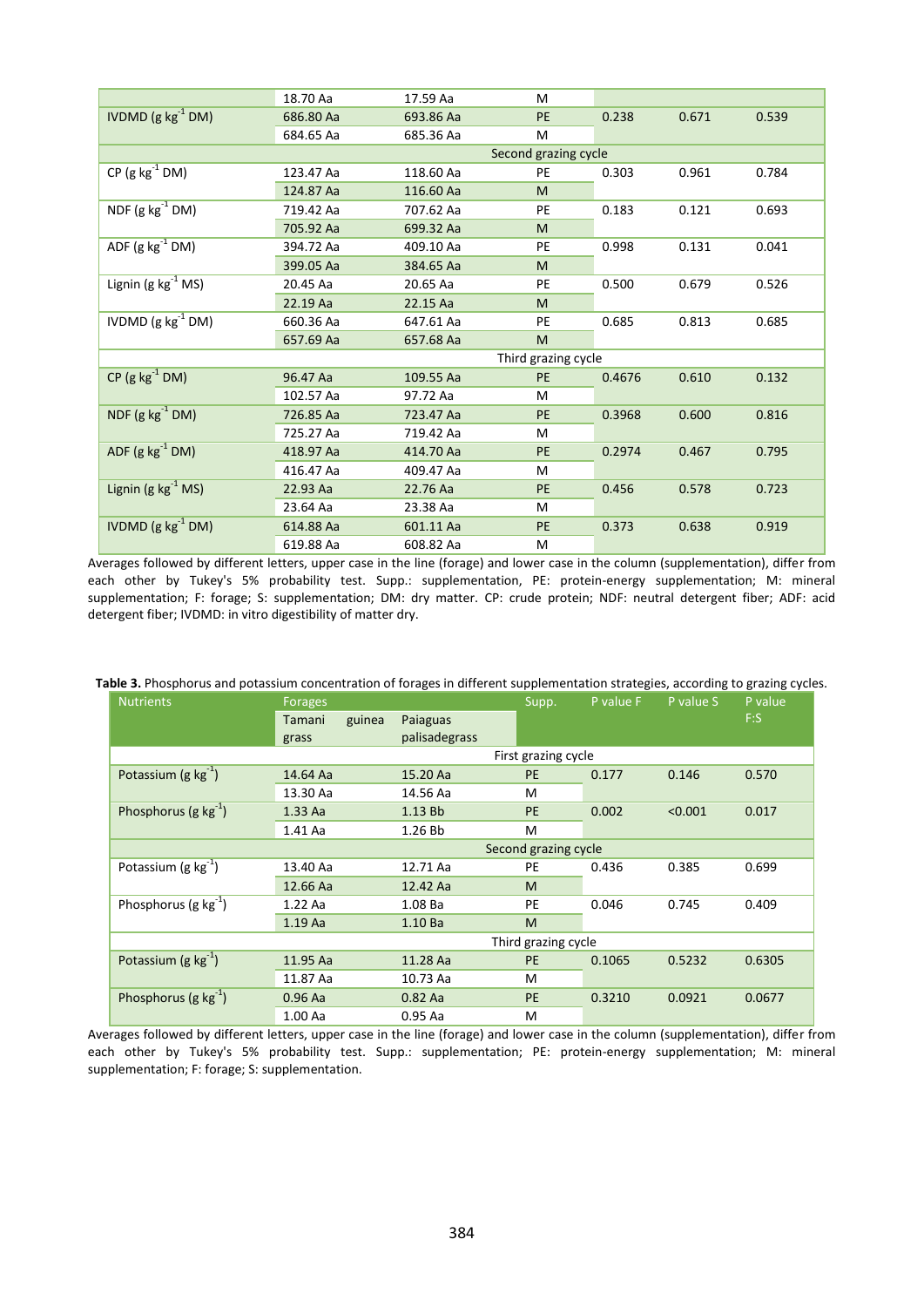**Table 4.** Values of initial and final weight (kg), average daily weight gain (DWG) in kg, average total weight gain (TWG) in kg arrobas animal<sup>-1</sup> ha<sup>-1</sup> in each forage system with different supplementation strategies for cattle on pasture.

| Animal performance           | Forage |        |               | Supl. | P value F | P value S | P value F:S |
|------------------------------|--------|--------|---------------|-------|-----------|-----------|-------------|
|                              | Tamani | guinea | Paiaguas      |       |           |           |             |
|                              | grass  |        | palisadegrass |       |           |           |             |
| Initial weight (kg)          | 240.30 |        | 238.60        | PE    | 0.916     | 0.099     | 0.991       |
|                              | 240.10 |        | 238.70        | M     |           |           |             |
| Final weight (kg)            | 293.70 |        | 285.60        | PE    | 0.948     | 0.881     | 0.696       |
|                              | 284.10 |        | 289.90        | M     |           |           |             |
| DWG (kg)                     | 0.83   |        | 0.67          | PE    | 0.911     | 0.291     | 0.076       |
|                              | 0.59   |        | 0.73          | M     |           |           |             |
| TWG (kg)                     | 53.40  |        | 47.00         | PE    | 0.837     | 0.741     | 0.190       |
|                              | 44.00  |        | 52.70         | M     |           |           |             |
| Arroba animal <sup>-1*</sup> | 1.78   |        | 1.57          | PE    | 0.834     | 0.736     | 0.190       |
|                              | 1.47   |        | 1.76          | M     |           |           |             |

Means followed by different letters, uppercases in the same column (forage) and lowercases in the same row (supplementation), are significantly different by Tukey's test at 5% probability. Suppl.: Supplementation, PE: protein-energy supplementation; M: mineral supplementation; F: Forage; S: supplementation. \*Considering 1 arroba equal to 30 kg body weight with estimated carcass yield of 50%.

Table 5. Initial and final stocking rate (animal unit - AU ha<sup>-1</sup>) in each forage system with different supplementation strategies for pasture cattle.

| <b>Variables</b>                             | Tamani<br>grass | guinea | Paiaguas<br>palisadegrass | Supplementation |
|----------------------------------------------|-----------------|--------|---------------------------|-----------------|
| Initial stocking rate (UA ha <sup>-1</sup> ) | 3.22            |        | 3.90                      | PE              |
|                                              | 2.38            |        | 2.37                      | M               |
| Final stocking rate (UA ha <sup>-1</sup> )   | 1.62            |        | 2.21                      | PE              |
|                                              | 1.80            |        | 2.39                      | M               |

<sup>1</sup>PE: protein-energy supplementation; M: mineral supplementation; AU - equivalent to 450 kg live weight.

material and accumulation of dead material, consequently improving the nutritional value. Even in the third grazing cycle, considered as a critical period of water scarcity in the region of Central Brazil, the contents of NDF and ADF remained stable for both forages. This result is due to the development of forage crops even in the dry season, favoring better quality of forage to be supplied to the animals. It is worth mentioning that this is possible in pastures formed in the first year in the crop-livestock integration, where there is the use of the residue from the previous crop, reflecting in a higher quality forage production. Higher contents of NDF and ADF result in lower intake and digestibility of forage, impairing animal performance (Garcia et al. 2016).

The lack of significant differences in lignin and digestibility in relation to the animals receiving protein-energy supplementation was because the animals were grazing on pastures with high forage quality, as shown by the results of chemical composition, with average CP during the total grazing cycle, 121.67 and 120.58 g  $\text{kg}^{-1}$  DM for Tamani guinea grass and Paiaguás grasses, respectively (Table 3). The high proportion of leaves of these forages and smaller amounts of fiber fractions contributed to this result, facilitating the consumption of animals, since larger fiber portions have a negative correlation with intake and digestibility (Epifanio et al. 2019).

Knowing the nutritional requirements in relation to the minerals (phosphorus and potassium) of forage plants is a key factor for management because they interfere with the production and quality of the forage to be provided to the animals, reducing the cost of acquiring feed for the animals (Moreira et al. 2013).

The lack of a significant effect for potassium may be related to the high capacity that forage plants have in extracting this nutrient through leaves (Khan et al. 2010). In all cycles evaluated, both forages met the animal requirement regarding potassium, which according to Khan et al. (2009), in forage plants, potassium should be above 8 g  $kg^{-1}$  DM, while for growing cattle the need for this mineral is above 10  $g$  kg<sup>-1</sup> DM, showing that all animals received the amounts of potassium necessary for development.

The higher concentrations of phosphorus in Tamani guinea grass in the first and second cycles in the two forms of supplementation compared to Paiaguas palisadegrass may be related to greater phosphorus uptake, extracting a greater amount, since Tamani guinea grass has a higher soil fertility requirement. The two forages in the two forms of supplementation met the requirements of growing beef cattle for phosphorus, where ideal amounts can vary between 0.5 and 2.5  $g$   $kg^{-1}$  DM (NRC 2001). High concentrations of phosphorus in the soil demonstrate the effect of the crop-livestock integration system in relation to its benefits, is quite relevant since a large part of the beef cattle herd is found on pastures located in the Central-West region of the Brazilian Cerrado, where most of the time the soil is deficient in important nutrients, such as magnesium, calcium and phosphorus (Euclides et al., 2019). It is worth remembering that adequate concentrations of phosphorus in soil promote the increase of roots and tillering of forages (Rezende et al., 2011).

Normally, tropical forages do not meet the requirements of nitrogen, phosphorus and potassium for animals on pasture in the off-season, which is why supplementation in the dry season is used as a way to supply these nutrients to animals (Fardous et al. 2010). On the other hand, it is observed in the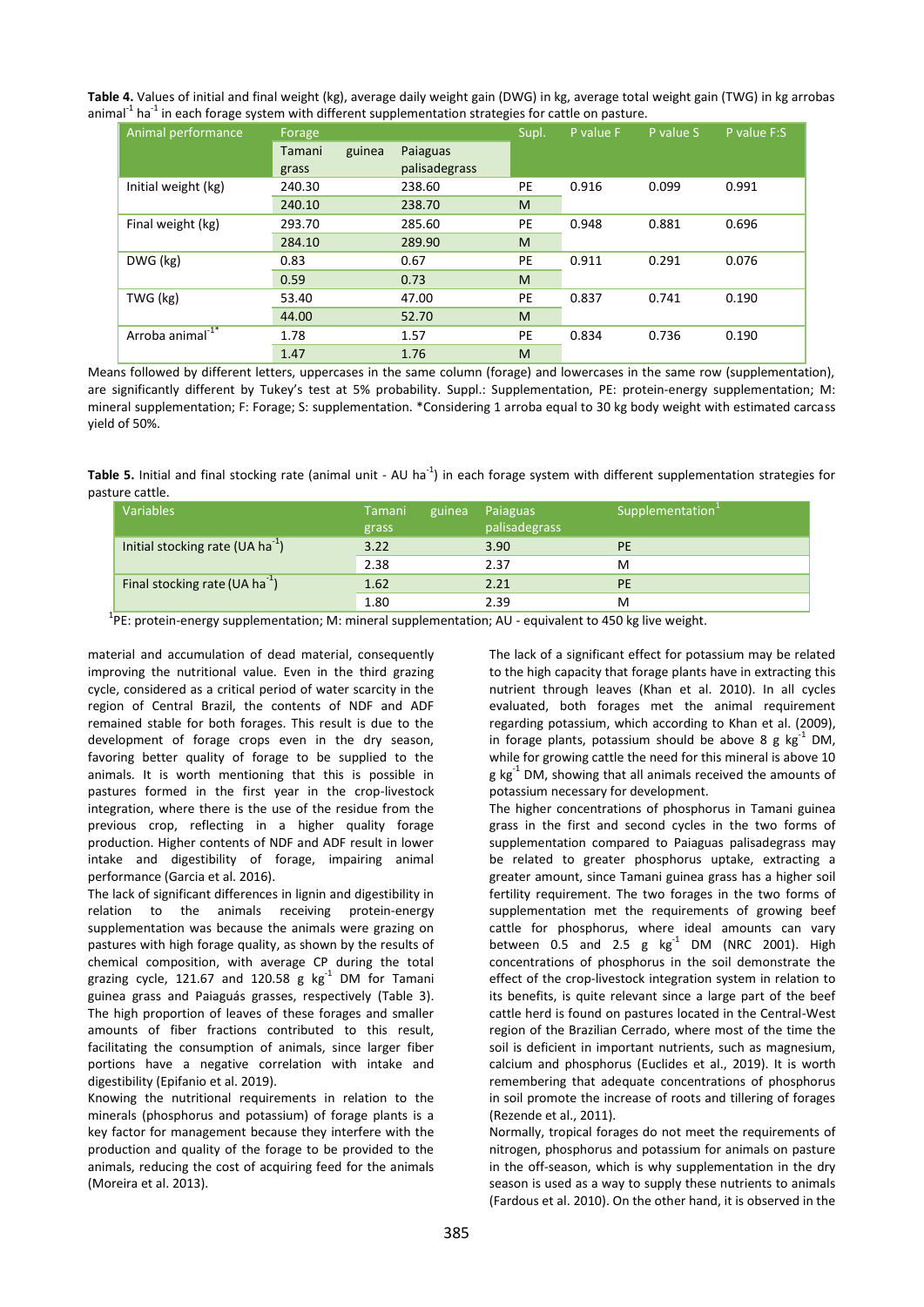present study that the three nutrients met the requirements for the animals to show their normal development and to express their genetic load for weight gain, showing the savings in costs with supplementation, with adoption of the integration system. The increase in soil fertility is also one of the great advantages of adopting the system, reducing the costs with fertilization and taking advantage of the nutrients for the pasture, collaborating with its restoration, since the fertilization constitutes the biggest expense for restoration (Dias et al., 2021).

There was a reduction in the stocking rate from the first to the third grazing cycle (May to August) (Table 5), due to the lower production of dry matter available to animals in the third grazing cycle (Table 1). This stocking rate adjustment was already expected due to the seasonality in forage production, reducing forage regrowth under conditions of low rainfall, temperature and light, factors that determine the development and productivity of the forage (Costa et al., 2016).

There was a considerable increase in the average body weight of the animals, even with stocking rates above the reality of the Brazilian herd (Table 7), which under normal pasture conditions, the stocking rate is below 1 animal unit ha<sup>-1</sup> - equivalent to 450 kg live weight (Gléria et al., 2017). The integration systems provide quality forage in the middle of the dry or winter season, being the big advantage of using of the system.

Evaluating cattle performance with *Brachiaria* and *Panicum maximum* forages in an integrated crop-livestock system, Dias et al. (2021) found that Tamani guinea grass showed higher quality of forage, which resulted in better animal performance in the off-season. In addition, it was concluded that the establishment of pastures through soybean over sowing proved to be an efficient technique for providing feed in the off-season and promoting good animal performance, and this approach reduces the environmental impact of livestock, because of a more efficient use of soil nutrients and is associated with greater sustainability.

Crop-livestock integration systems have been gaining ground in recent years, as they are a promising alternative to meet the demand for quality forage and for use during the dry period, due to their high annual production per area. Given the many advantages that the crop-livestock integration system provides, the use of land in a sustainable and intensive way, without the need to explore native areas (Peterson et al. 2020), coupled with the provision of food for a growing population (Allaoui et al., 2018), makes this system an important survival tool for the next few years. This is only possible by the combination of agriculture with livestock, which together provide complex synergism between soil, plants and animals, increasing the productivity of areas without expanding them and increasing profitability with sustainability (Carvalho et al., 2018).

## **Materials and Methods**

#### *Site description*

This study was conducted at the Institute of Science and Technology Comigo, in Rio Verde, state of Goias, Brazil. The area used has a history of use of integrated crop–livestock systems in the last three years.

The soil of the experimental area was classified as a typical Dystrophic Red Latosol (Santos et al. 2018). The soil in the 0- 20 cm layer was physically and chemically characterized before starting the experiment. It had  $351$  g  $\text{kg}^{-1}$  of clay; 539 g kg<sup>-1</sup> of sand; 110 g kg<sup>-1</sup> of silt; pH in CaCl: 4.90; Ca: 2.58 cmol<sub>c</sub> dm<sup>-3</sup>; Mg: 0.74 cmol<sub>c</sub> dm<sup>-3</sup>; Al: 0.11 cmol<sub>c</sub> dm<sup>-3</sup>; H + Al: 5.05 cmol<sub>c</sub> dm<sup>-3</sup>; K: 0.21 cmol<sub>c</sub> dm<sup>-3</sup>; cation exchange capacity: 8.59 cmol<sub>c</sub> dm<sup>-3</sup>; V: 41.14%; P (Mehlich): 33.70 mg  $dm<sup>3</sup>$  and OM: 27.18 g  $kg<sup>-1</sup>$ . During the experiment, the monthly rainfall and average temperature data were recorded (Figure 1).

#### *Experimental design, treatments and crop establishment*

The experimental design was in randomized blocks, with four replicates, in a 2 x 2 factorial arrangement, being two forages (Tamani guinea grass and Paiaguas palisadegrass), and two animal supplementation strategies: protein-energy (PE) and mineral supplementation (M).

Each forage system was divided into four paddocks (replicates). The systems with Tamani guinea grass and Paiaguas palisadegrass in protein-energy supplementation were 0.83 ha each and the systems with Tamani guinea grass and Paiaguas palisadegrass in mineral supplementation were 1.17 and 1.12 ha, respectively.

Forages were implanted in succession to soybeans (2017/2018) on February 28, 2018. For establishment of forages, 5.0 kg of pure viable seeds were used for Paiaguas palisadegrass and 3.5 kg for Tamani guinea grass with 60% nd 40% of cultural value, respectively. The seeds were mixed with  $P_2O_5$  fertilizer at a dosage of 150 kg ha<sup>-1</sup> and distributed by broadcasting in the respective areas with aid of the pneumatic fertilizer-sowing machine.

#### *Animal performance*

After the development of forages, at 84 days of sowing (may), twenty uncastrated total of 20 Nellore steers were used, with a mean age of 13.25±0.77 months and with initial average body weight of 239.43±29.98 kg.

On May 24, 2018, the cattle were vaccinated against clostridiosis and cleared, according to the prophylactic calendar. Initially, the animals were weighed for standardization and randomly distributed among the four forage systems. The rate was calculated based on the forage supply available at that time. For this purpose, six percent of the forage supply in relation to the animals' body weight was used, estimating a grazing efficiency of 50%.

The grazing system methodology recommended was intermittent, with a seven-day occupancy period, a 21-day rest period, and a variable stocking rate, which was adjusted whenever necessary throughout the experiment, according to forage availability (Table 5). The experiment lasted 91 days, being 84 days in evaluations, with three grazing cycles of 28 days each and seven days of adaptation of the animals to diets and management. The animals remained in the area until 08/23/2018. Later the forages stayed in rest to re-grow, for formation of biomass coverage for the no-tillage system of the next crop of soybean (Muniz et al., 2021).

The animals remained in the pastures with good quality water and with the mineral or protein-energy supplements ad libitum. The animals were weighed every 28 days, always with previous fasting of solids of at least 12 hours. The daily average weight gain values were measured at 56 and 84 days using the final body weight value, minus the initial body weight value and divided by the period under experimentation. To obtain the values of arrobas production (1 arroba at the equivalent of 15 kg), the value of the total weight gain divided by 30 was used, considering carcass yield of 50%. These values were adjusted to the specific size of the area of each forage system, obtaining the values of arrobas per ha.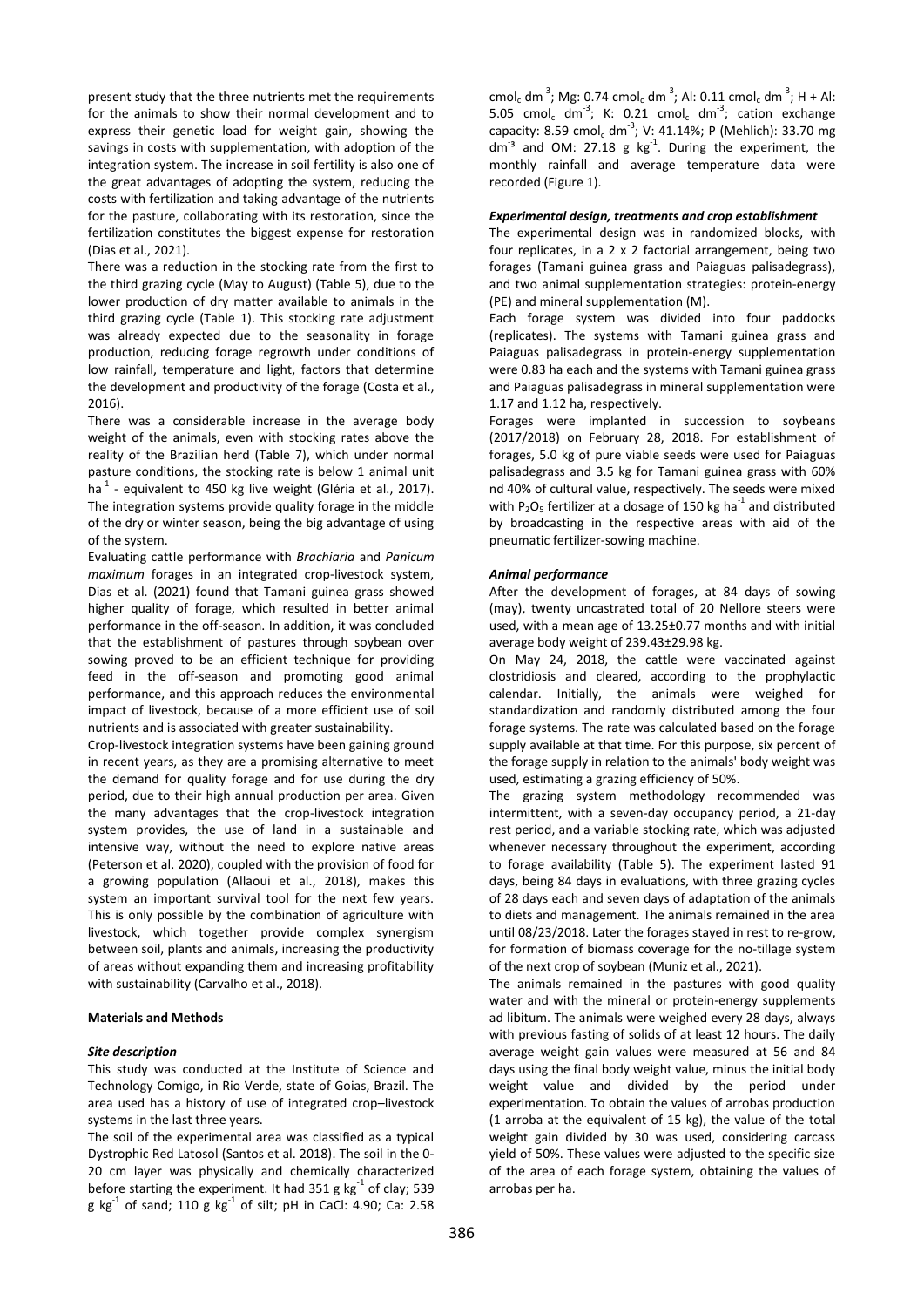### *Evaluation of forage production and nutritional value*

The productive characteristics and nutritional value of the forages were evaluated from May to August 2018, always before the animals entered the paddocks. Sward height measurements were obtained using a ruler for systematic readings, measuring 20 random points from each paddock.

To evaluate forage production, eight samples measuring 0.25  $m^2$  were collected per paddock, and the forage was cut to 20 cm high for the ground surface. The collected material was placed in plastic bags, and a representative sample of approximately 200 g was placed in paper bags. The samples were placed in a forced-air oven at 55°C to determine the partial dry matter. Lastly, the material was ground in a mill with a 1-mm sieve and subjected to chemical analysis.

After each cut, evaluated the leaf:stem ratio, the samples were manually separated, divided into leaf blade and pseudostem (stem + sheath), and placed in paper bags, weighed, and then dried in a forced-air oven (55°C) until reaching constant weight.

Chemical composition analyzes were performed to determine for dry matter (DM), crude protein (CP), according to the methodologies described by the AOAC (1990). Neutral detergent fibre (NDF) and acid detergent fibre (ADF) were estimated by the method described by Mertens (2002). The in vitro dry matter digestibility (IVDMD) was analysed using the technique described by Tilley and Terry (1963). Nutrient concentrations (nitrogen, phosphorus and potassium) were determined according to the methods of Malavolta et al. (1997).

#### *Statistical analysis*

The variables were submitted to analysis of variance in R version R-3.1.1 (2014), using the ExpDes package (Ferreira et al. 2014). The means were compared by the Tukey test at 5% probability.

## **Conclusions**

Paiaguas palisadegrass showed higher forage production during the three grazing cycles. Both forages showed satisfactory results in terms of average daily weight gain and total weight. The provision of protein supplementation to animals did not interfere with animal performance.

Paiaguas and Tamani guinea grass showed potential in croplivestock integration in succession to soybean and may be an alternative of quality food to be offered in the dry season. The system contributed to maintaining the sustainability of animal production on pasture.

#### **Acknowledgment**

This work was supported by the Goiano Federal Institute and Fapeg for granting the scholarship.

### **References**

- Allaoui H, Guo Y, Choudhary A, Bloemhof J (2018) Sustainable agro-food suplly chain desing using two-stage hybrid multi-objective decision-making approach. Computers and Operations Research. 89: 269-384.
- Andrade CAO, Borghi E, Bortolon L, Bortolon ESO, Camargo FP, Avanzi JC, Guarda VDA, Cunha MK, Silva RR, Fidelis RR (2020) Forage production and bromatological composition

of forage species intercropped with soybean. J. Agric. Sci. 12: 84-94.

- Anjos AJ, Gomide CAM, Ribeiro KG, Madeiro AS, Morenz MJF, Paciulli DS (2016) Forage mass and morphological composition of Marandu palisadegrass pasture under rest periods. Ciênc Agrotec. 40: 76-86.
- Association of Official Analytical Chemists AOAC (1990) Official methods of analysis (15 ed), Washington DC: 1298.
- Carvalho PCF, Peterson CA, Nunes PAA, Martins AP, Souza Filho W, Bertolazi VT, Kunrath TR, Moraes A, Anghinoni I (2018) Animal production and soil characteristics from integrated crop-livestock systems: toward sustainable intensification. J Anim Sci. 96: 3513-3525.
- Cortner O, Garret RD, Valentim JF, Ferreira J, Niles MT, Reis J, Gil J (2019) Perceptions of integrated crop-livestock systems for sustainable intensification in the Brazilian Amazon. Land Use Policy. 82: 841-853.
- Costa MP, Schoeneboom JC, Oliveira SA, Viñas RS, Medeiros GA (2018) A socio-eco-efficiency analysis of integrated and no integrated crop-livestock-forestry. J Clean Prod. 171: 1460-1471.
- Costa RRGF, Costa KAP, Santos CB, Severiano EC, Epifânio PS, Silva JT, Teixeira DAA, Silva VR (2016) Production and nutritional characteristics of pearl millet and Paiaguas palisadegrass under different forage systems and sowing periods in the offseason. Afr J Agric Res. 11: 1712-1723.
- Dias MBC, Costa KAP, Severiano EC, Bilego U, Furtini Neto AE, Almeida DP, Brand SC, Lourival V (2020) *Brachiaria* and *Panicum maximum* in an integrated crop-livestock system and a second-crop corn system in succession with soybean. J Agric Sci. 158: 1-12.
- Dias MBC, Costa KAP, Severiano EC, Bilego U, Lourival V, Souza WF, Oliveira IP, Silva ACG (2021) Cattle performance with *Brachiaria* and *Panicum maximum* forages in an integrated crop-livestock system. Afr J Range Forage Sci. 1- 14.
- Epifanio PS, Costa KAP, Severiano EC, Souza WF, Teixeira DAA, Silva JT, Aquino MM (2019) Productive and nutritional characteristics of Brachiaria brizantha cultivars intercropped with Stylosanthes cv. Campo Grande in different forage systems. Crop Pasture Sci. 70: 718-729.
- Euclides VPB, Montagner DB, Macedo MCM, De Araújo AR, Difante GS, Barbosa RA (2019) Grazing intensity affects forage accumulation and persistence of Marandu palisadegrass in the Brazilian savannah. Grass Forage Sci. 74: 450-462.
- Fardous A, Gondal S, Shah ZA, Ahmad K, Khan ZI, Ibrahim M, Ejaz A, Ahmad W, Ullah S, Valeem EE (2010) Sodium, potassium and magnesium dynamics in soil-plant-animal continuum. Pak J Bot. 42: 2411-2421.
- Ferreira EB, Cavalcanti PP, Nogueira DA (2014) ExpDes: An R Package for ANOVA and Experimental Designs. J Appl Math. 5: 2952-2958.
- Garcia CA, Cidrão K, Spers RC, Colombo D, Trevizan B (2016) Produção de cordeiros em regime de pasto, com suplementaçao mineral e protéica em cochos privativos. Unimar Ciências. 25: 57-67.
- Gléria AA, Silva RM, Santos APP, Santos KJG, Paim TP (2017) Produção de bovinos de corte em sistemas de integração lavoura pecuária. Arch. de Zootec. 66: 141-150.
- Guarnieri A, Costa KAP, Severiano EC, Silva AG, Oliveira SS, Santos CB (2019) Agronomic and productive characteristics of maize and Paiaguas palisadegrass in integrated production systems. Semin Cienc Agrar. 40: 1185-1198.